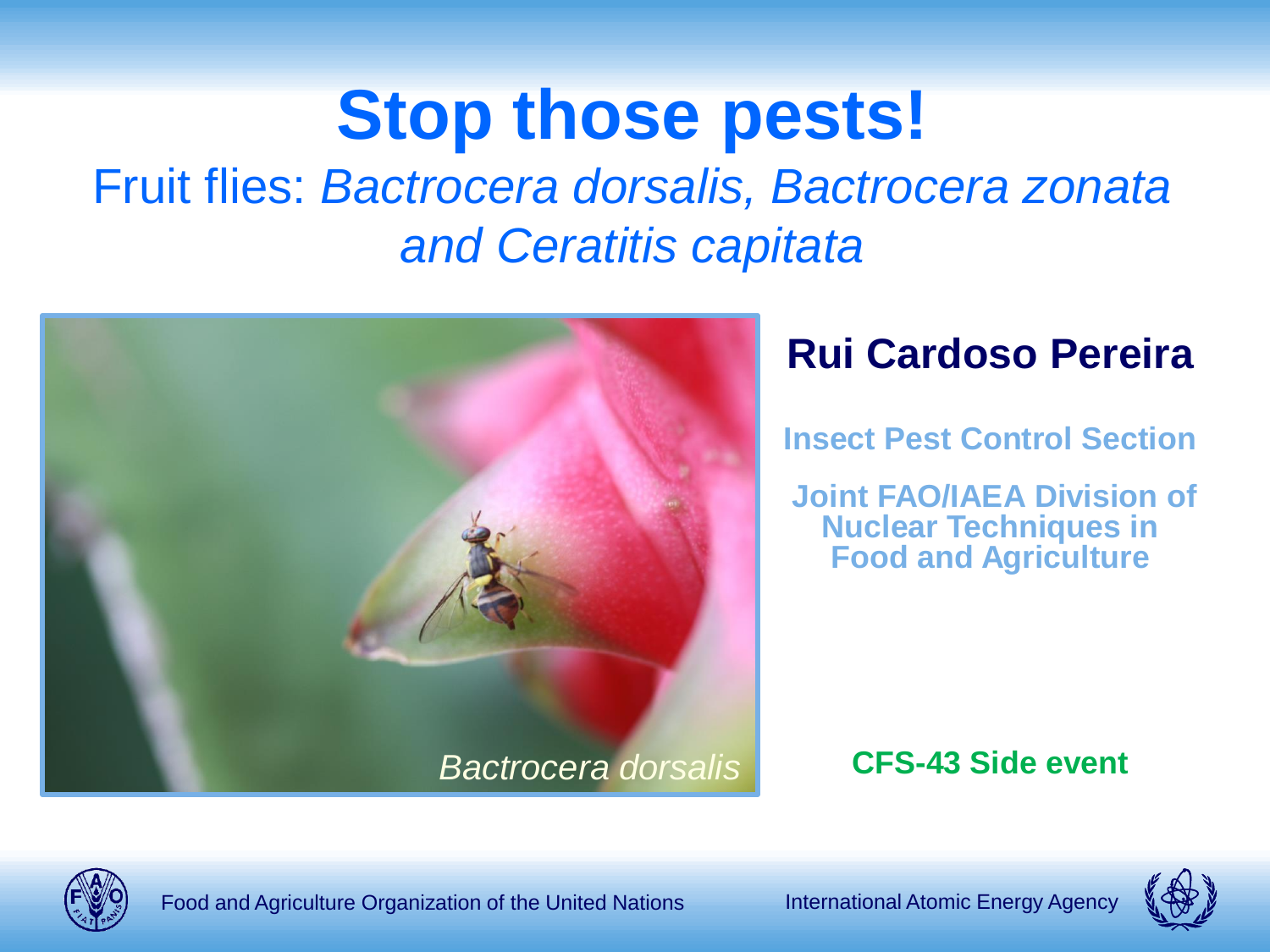## **Fruit Fly Problem**

- **Reduce the quality of the fruits**
- **Increase the production costs**
- **Cause problems to international trade**







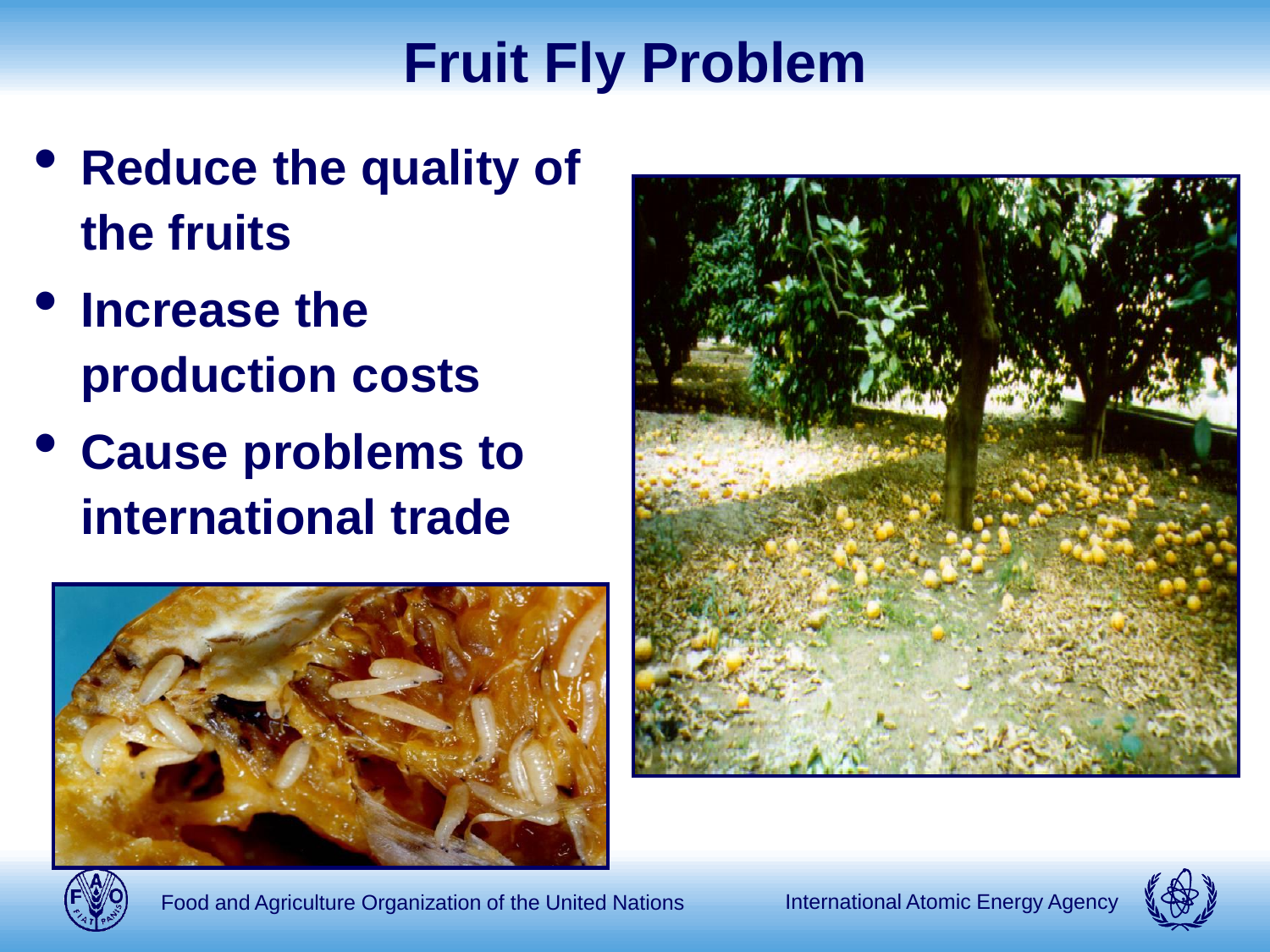## **Fruit fly ISPMs**





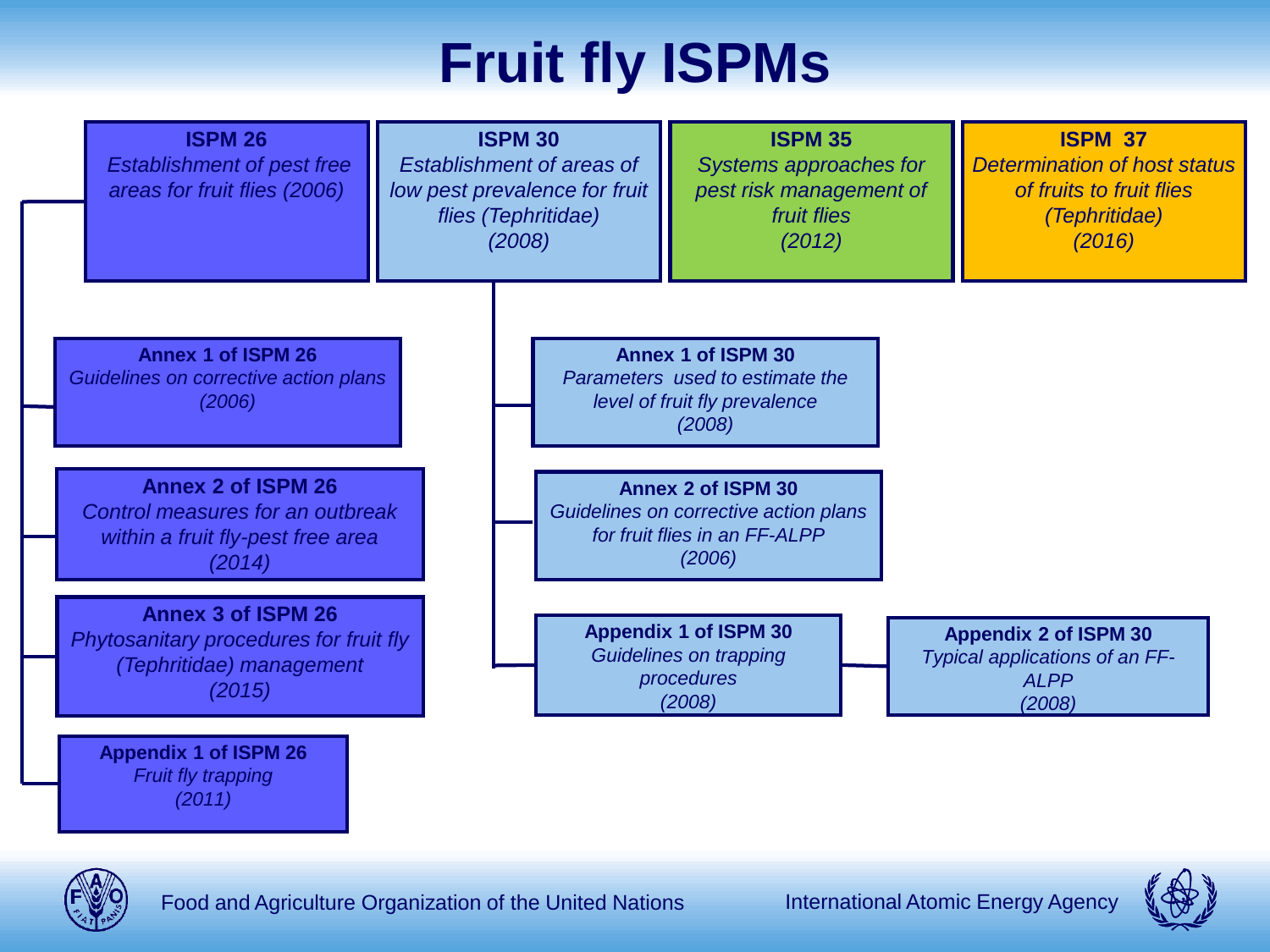## **Supporting Fruit Fly Pest Prevention and Management in the Balkans and the Eastern Mediterranean (2012-2017)**

- Detection traps for *Bacrocera dorsalis* and *Bactrocera zonata* installed and routinely inspected in 12 countries (ISPMs 26, appendix 1)
- Suppression of *Ceratitis capitata* in Neretva valley Croatia (ISPM 26 and 30)





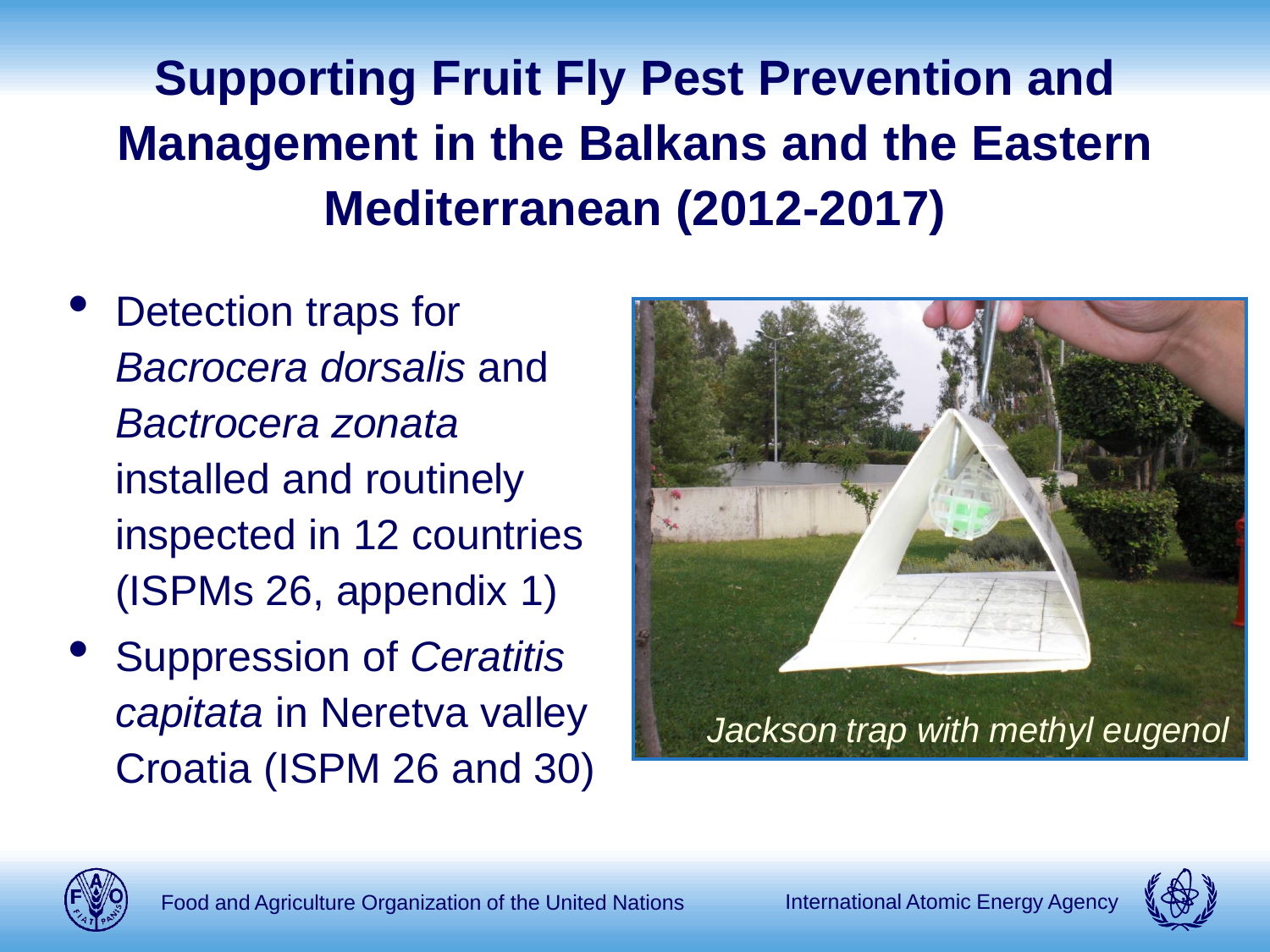## **Supporting Fruit Fly Pest Prevention and Management in the Balkans and the Eastern Mediterranean (2012-2017)**

#### Capacity building through regional training courses

- Quarantine and PRA (Austria, 2012)
- Fruit Fly Detection (Turkey, 2013)
- Fruit Fly Suppression (Croatia, 2013)
- Taxonomy and Identification (Belgium, 2014)
- GIS and Data Management (Austria, 2015)
- Quarantine and PRA (Romania, 2015)
- Fruit Fly Suppression (Croatia, 2016)





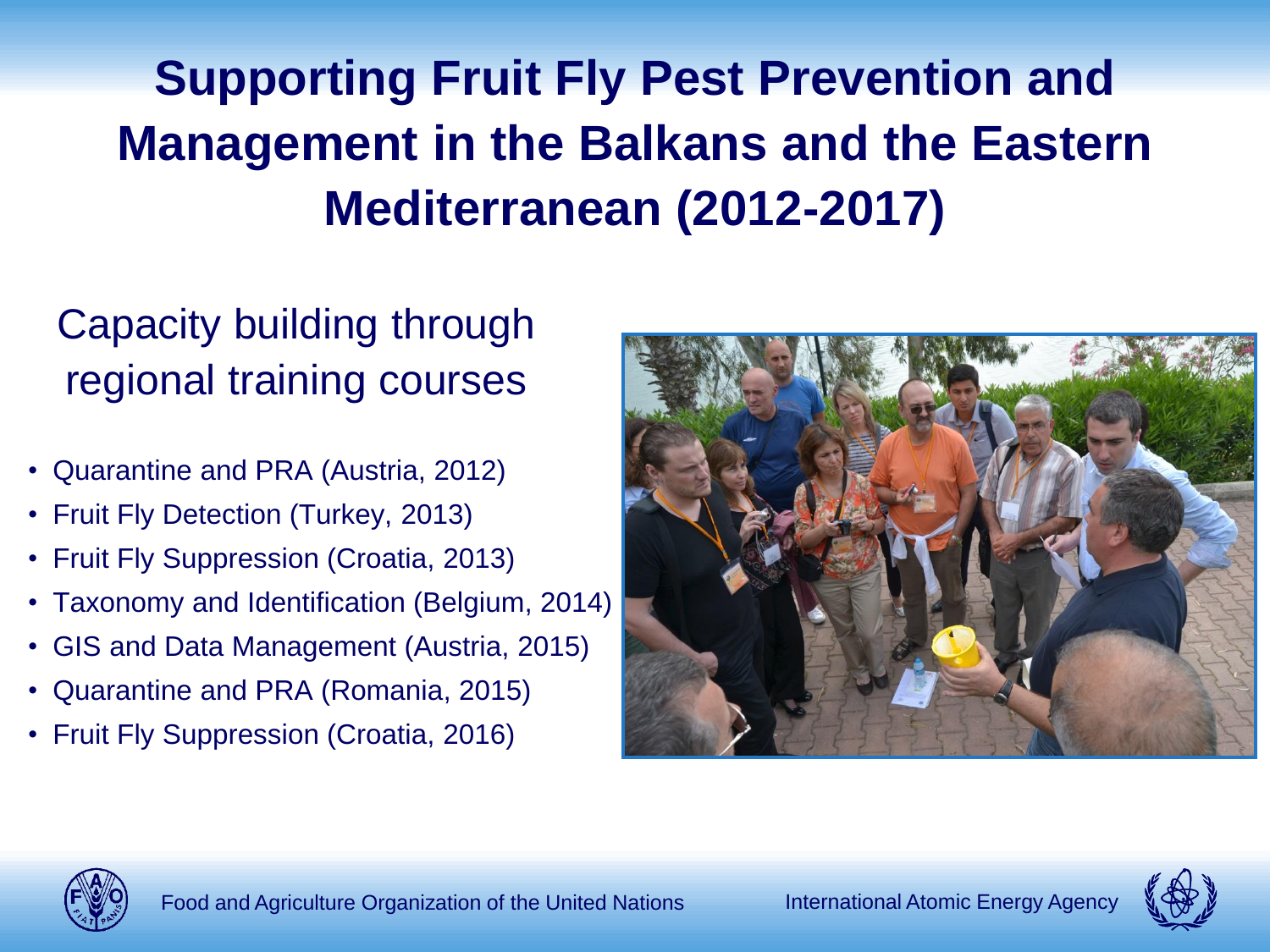#### **Area-wide suppression of Mediterranean fruit fly in the Neretva Valley, Croatia**

Food and Agriculture Organization of the United Nations International Atomic Energy Agency

**ZERE AN ANNA ANNA ANNA ANN**